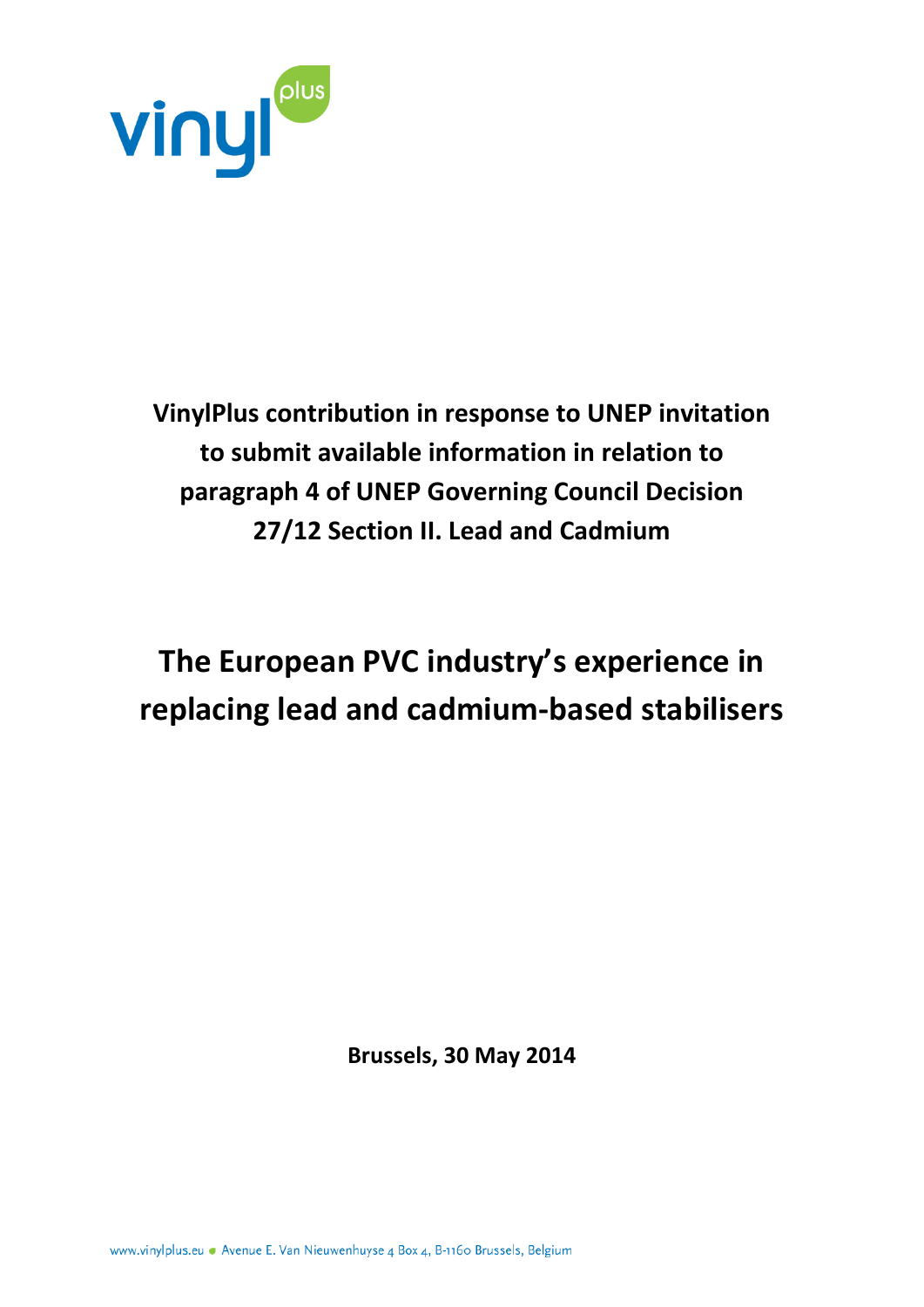

### **1. Introduction**

VinylPlus<sup>1</sup> welcomes the opportunity to contribute with the experience and information of the European PVC industry to follow-up to UNEP Decision 27/12: Chemicals and waste management; Section II on Lead and Cadmium.

VinylPlus is the renewed ten-year Voluntary Commitment to sustainable development by the European PVC industry. The VinylPlus programme was developed through open dialogue with stakeholders, including industry, NGOs, regulators, civil society representatives and PVC users. The regional scope of the programme is the EU-27 plus Norway and Switzerland.

VinylPlus is built around five commitments aimed at: achieving higher recycling rates of PVC and developing innovative recycling technologies; addressing any potential concerns about organochlorine emissions; ensuring the sustainable use of additives; improving energy efficiency and the use of renewable sources and raw materials in PVC production; and promoting sustainability awareness throughout the whole PVC value chain.

In relation to the sustainable use of additives, VinylPlus is committed to replacing lead-based stabilisers across the EU-27 by the end of 2015. The substitution of lead-based stabilisers in Europe started under the previous voluntary programme, Vinyl 2010, which saw the industry successfully reaching the 50% lead stabilisers reduction in the EU-15 two years ahead of the 2010 target.

In the framework of Vinyl 2010, the phase-out of cadmium stabilisers was completed in the EU-15 by 2001 and in the EU-27 by the end of 2007.

VinylPlus is pleased to contribute to UNEP's compilation of information on the possibility of replacing lead and cadmium, sharing its experience characterized by:

Value chain approach

 $\overline{\phantom{a}}$ 

- Research and innovation
- Corporate and financial commitment
- SMEs inclusion in the process
- Sharing experience and best practices with the other regional PVC industry associations at global level.

 $<sup>1</sup>$  VinylPlus is the legal entity set up to provide the organisational and financial infrastructure needed to manage and</sup> monitor the progress towards the goal set in the Voluntary Commitment of the European PVC industry. It groups European vinyl resin manufacturers and plastic converters, as well as producers of stabilisers and plasticisers. The four founding members are: the European Council of Vinyl Manufacturers (ECVM – www.pvc.org), the European Plastics Converters (EuPC – www.plasticsconverters.eu), the European Stabiliser Producers Associations (ESPA – www.stabilisers.eu) and the European Council for Plasticisers and Intermediates (ECPI – www.plasticisers.org).

VinylPlus closely involves external stakeholders and policy-makers through an independent Monitoring Committee, which supervises the implementation of the Voluntary Commitment, ensuring guidance, transparency and accountability.

Progress towards the set targets are audited and verified by independent third parties and published in the annual report [\(www.vinylplus.eu\)](http://www.vinylplus.eu/).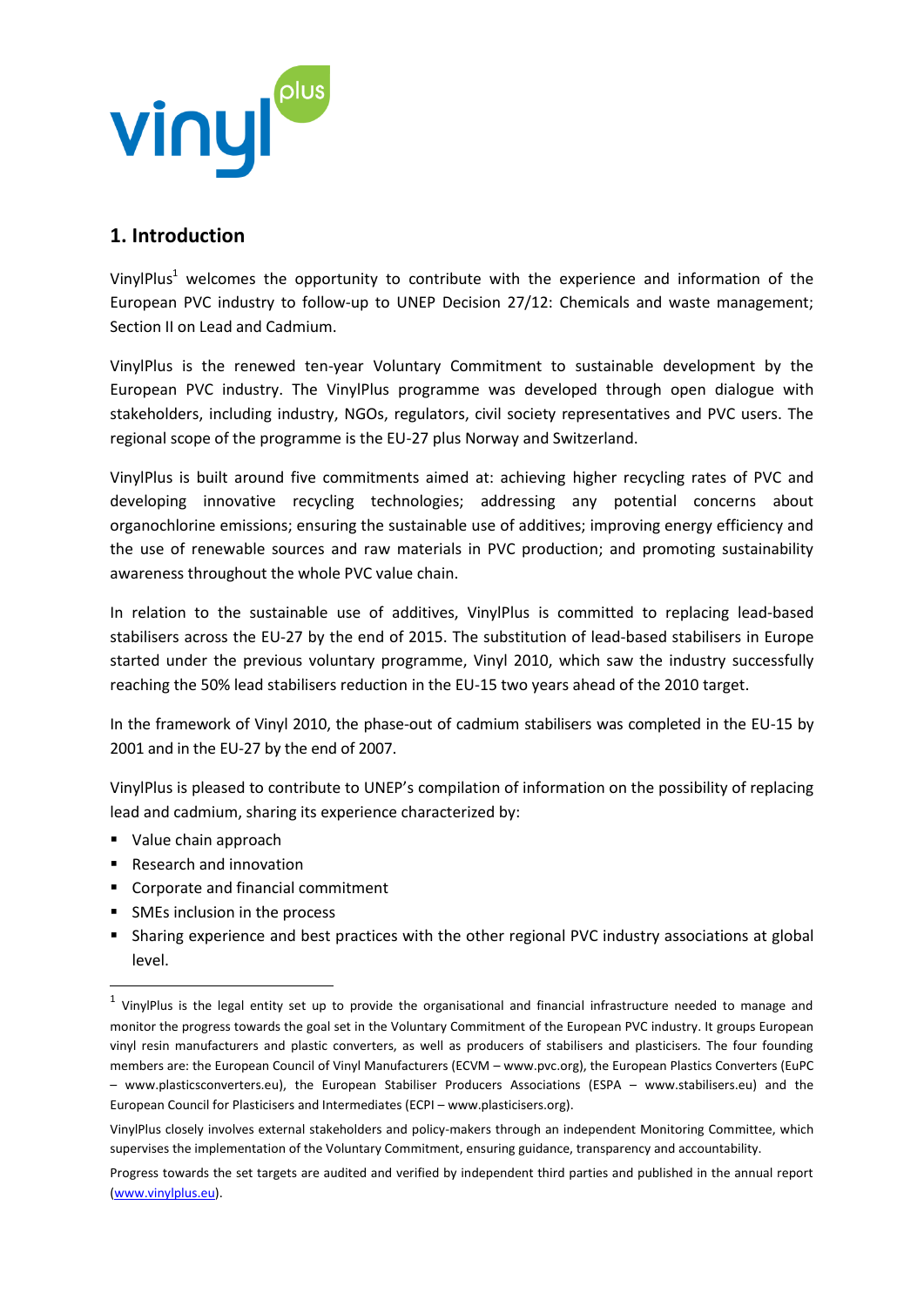

## **2. Background**

Polyvinyl chloride, or 'PVC', is one of the most widely used polymers in the world. Due to its very versatile nature, PVC is used extensively in many industries and provides several popular and necessary products in construction and infrastructure, transportation, electric and IT cabling, smart & credit cards, packaging, fashion & design, medical devices, amongst other things.

Stabilisers are added to PVC to allow its processing and to improve its resistance to external factors such as heat and sunlight (ultraviolet rays).

#### *2.1. Cadmium-based stabilisers*

Cadmium-based stabiliser systems have been used for many years due to their excellent performance qualities. However, in the European Union area, their use was phased out voluntarily as part of the PVC industry's Voluntary Commitment of 2000 (Vinyl 2010) due to concerns about toxicity and possible accumulation in the body.

Cadmium was used in the form of a stearate or laurate for stabilising PVC and was almost invariably combined with a similar barium ester.

Barium/cadmium stabilisers did impart excellent heat stability and outstanding weatherability to PVC products. They were used in semi-rigid and flexible foil for products such as roofing membranes and in rigid applications for outdoor use such as window profiles. In Europe, they have been replaced by barium/zinc stabilizers in foils.

Although cadmium is widely spread in nature and is present in low concentrations in soil, water and air, there have been major concerns about the effect that higher concentrations of cadmium dust have on human health and on the environment. No stabiliser containing cadmium has ever been used for food contact applications or toys. The EU Directive 91/338 still allowed the use of cadmium stabilisers in window profiles and roofing membranes but the Voluntary Commitment of the PVC Industry signed in 2000 resulted in discontinuation of use of cadmium stabilisers by all its members as from 2001 in the EU-15 and from 2007 in the EU-27.

#### *2.2. Lead-based stabilisers*

Lead has the longest history as a stabiliser for PVC. Lead compounds are very cost-effective and their stabilising results are excellent, particularly for PVC products with long service life and required to endure longer fabrication (heating) time.

After concerns have been expressed about possible adverse effects of lead on health and the environment, in 2004 independent experts completed a full Risk Assessment on lead and the results have been passed on to the European Union authorities. Under the terms of the PVC Industry Voluntary Commitments, sales of lead-based stabilisers will be replaced by the end of 2015 across the EU-27. In 2014, the commitment will be extended to the EU-28.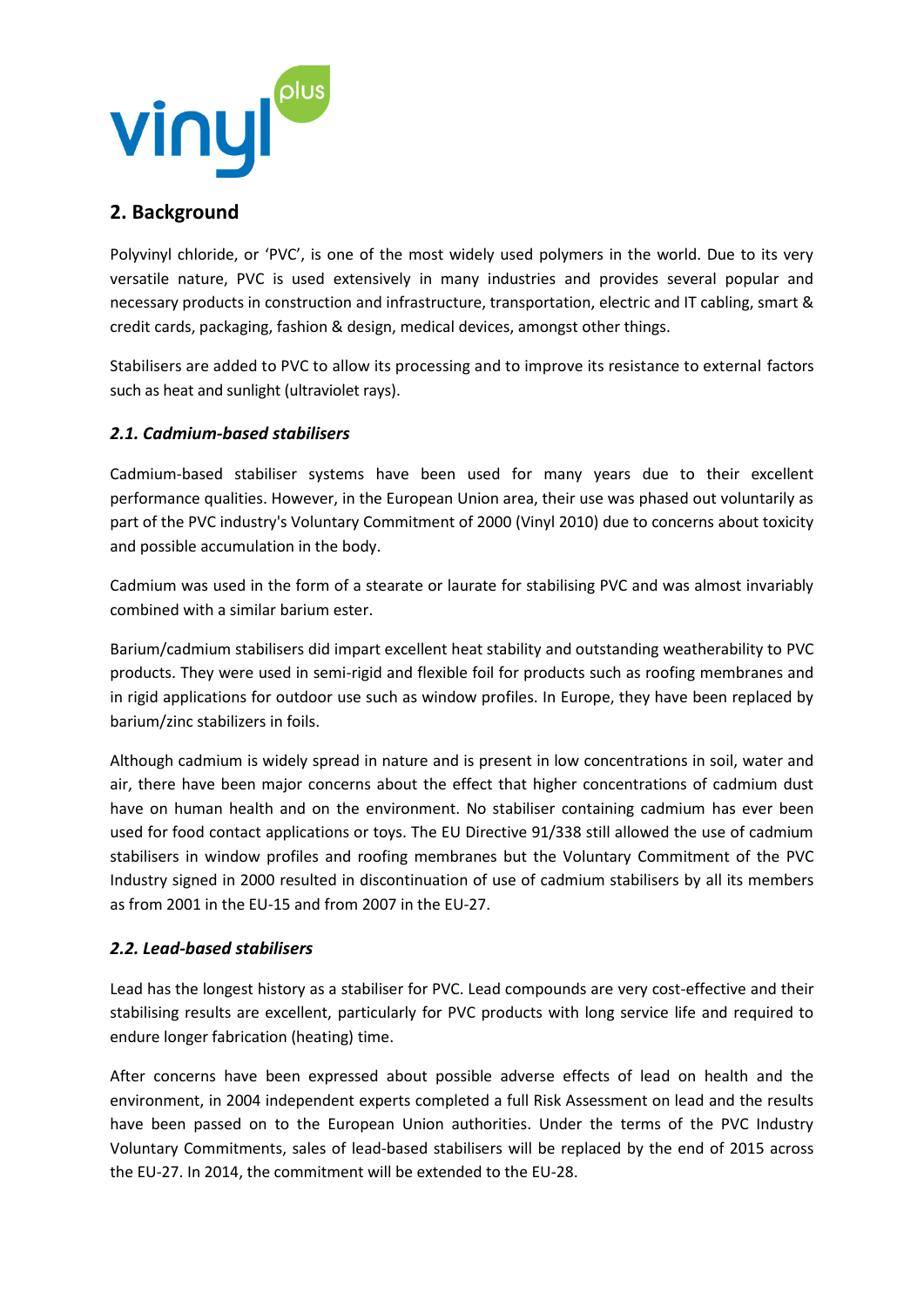

Lead-based stabilisers are being progressively replaced by calcium-based stabilisers, which are used as an alternative.



In the 2007-2013 period, use of lead stabilisers decreased by 81,372 tonnes (-81.4%) in the EU-27, while use of calcium-based stabilisers increased by 30,643 tonnes in the EU-27 plus Norway, Switzerland and Turkey.

#### *2.3. Legacy additives*

 $\overline{\phantom{a}}$ 

Legacy additives are substances whose use in PVC products has been discontinued but that are contained in recycled PVC. Excessive restrictions on the use of recyclates containing legacy additives might undermine the development of recycling schemes. VinylPlus is therefore cooperating with the relevant European authorities and developing studies with independent bodies to assess and address this issue.

In March 2012, VinylPlus and the Dutch consultant Tauw<sup>2</sup> initiated a study on the socio-economic impact of recycling waste streams containing lead. The study assessed the impact of possible regulations limiting lead content in PVC articles for building and construction over the time span 2015-2050. The study concluded that a lead limit of < 0.1% (w/w as Pb) in PVC articles, without exception for recycling, would have significant negative impacts both economically (loss of jobs, fewer companies, loss of added value for the EU economy) and for the environment (less recycling, more  $CO<sub>2</sub>$  emissions, greater use of resources). An exemption for recyclates use up to 1% lead limit in building products would be the best option if restrictions are to be applied. This would allow the continuation of recycling development, job creation, reductions in  $CO<sub>2</sub>$  emissions and the conservation of natural resources.

<sup>&</sup>lt;sup>2</sup> Tauw: independent European consulting and engineering company (<u>www.tauw.com</u>)